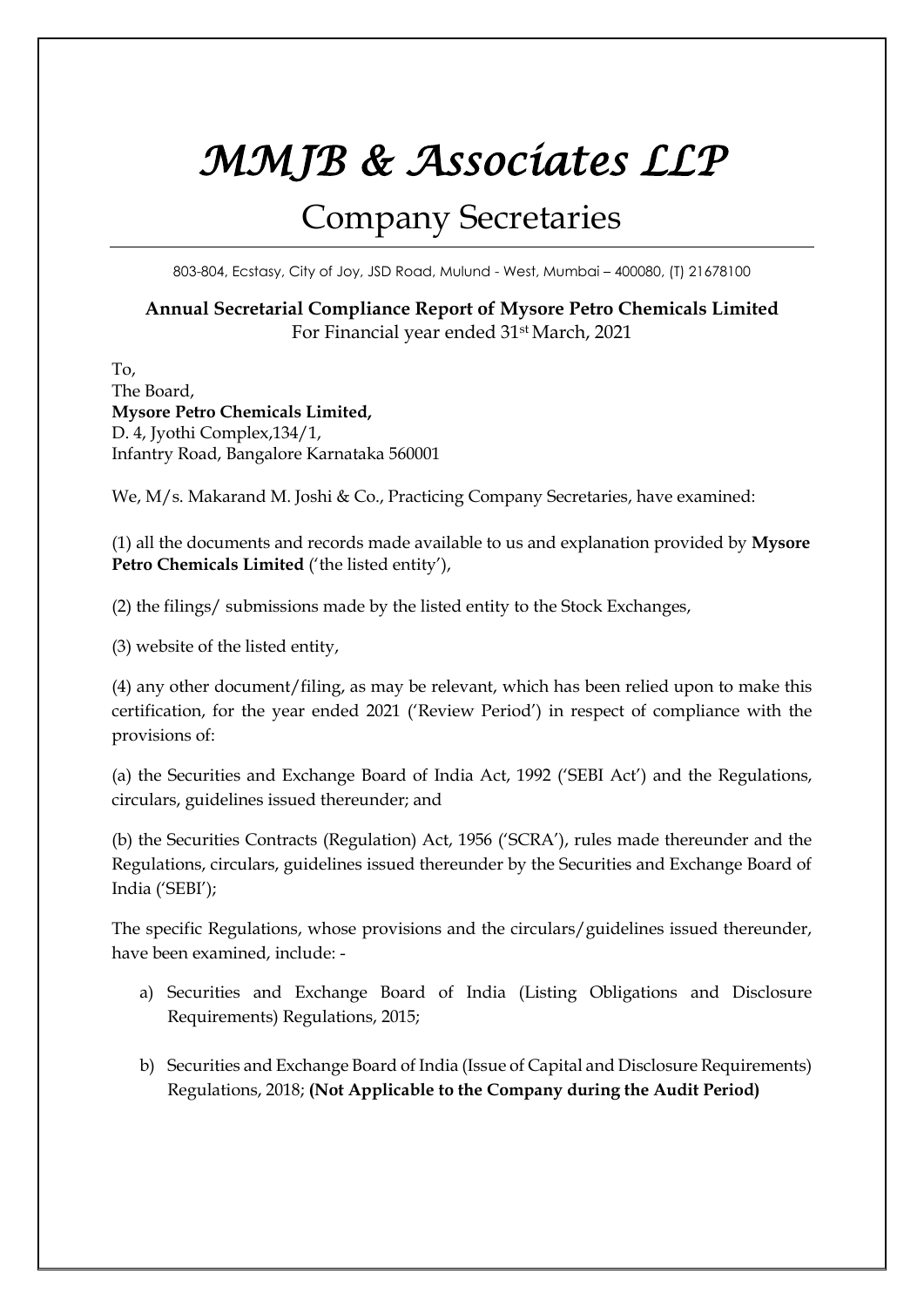- c) Securities and Exchange Board of India (Substantial Acquisition of Shares and Takeovers) Regulations, 2011;
- d) Securities and Exchange Board of India (Buyback of Securities) Regulations, 2018; **(Not Applicable to the Company during the Audit Period)**
- e) Securities and Exchange Board of India (Share Based Employee Benefits) Regulations, 2014; **(Not Applicable to the Company during the Audit Period)**
- f) Securities and Exchange Board of India (Issue and Listing of Debt Securities) Regulations, 2008; **(Not Applicable to the Company during the Audit Period)**
- g) Securities and Exchange Board of India (Issue and Listing of Non-Convertible and Redeemable Preference Shares) Regulations, 2013; **(Not Applicable to the Company during the Audit Period)**
- h) Securities and Exchange Board of India (Prohibition of Insider Trading) Regulations, 2015;
- i) The Securities and Exchange Board of India (Registrars to an Issue and Share Transfer Agents) Regulations, 1993 regarding the Companies Act, 2013 and dealing with client;
- j) The Securities and Exchange Board of India (Depositories and Participants) Regulations, 2018;
- k) The Securities and Exchange Board of India (Delisting of Equity Shares) Regulations, 2009 **(Not applicable to the Company during the Audit Period)**

and circulars/ guidelines issued thereunder and based on the above examination, we hereby report that, during the Review Period:

(1) The listed entity has complied with the provisions of the above Regulations and circulars/ guidelines issued thereunder, except in respect of matters specified below:

| <b>Compliance Requirement (Regulations/</b> | <b>Deviations</b> | Remarks                   | 0f | the |  |  |  |
|---------------------------------------------|-------------------|---------------------------|----|-----|--|--|--|
| circulars / guidelines including specific   |                   | <b>Practicing Company</b> |    |     |  |  |  |
| clause)                                     |                   | Secretary                 |    |     |  |  |  |
| NII                                         |                   |                           |    |     |  |  |  |

(2) The listed entity has maintained proper records under the provisions of the above Regulations and circulars/ guidelines issued thereunder in so far as it appears from our examination of those records.